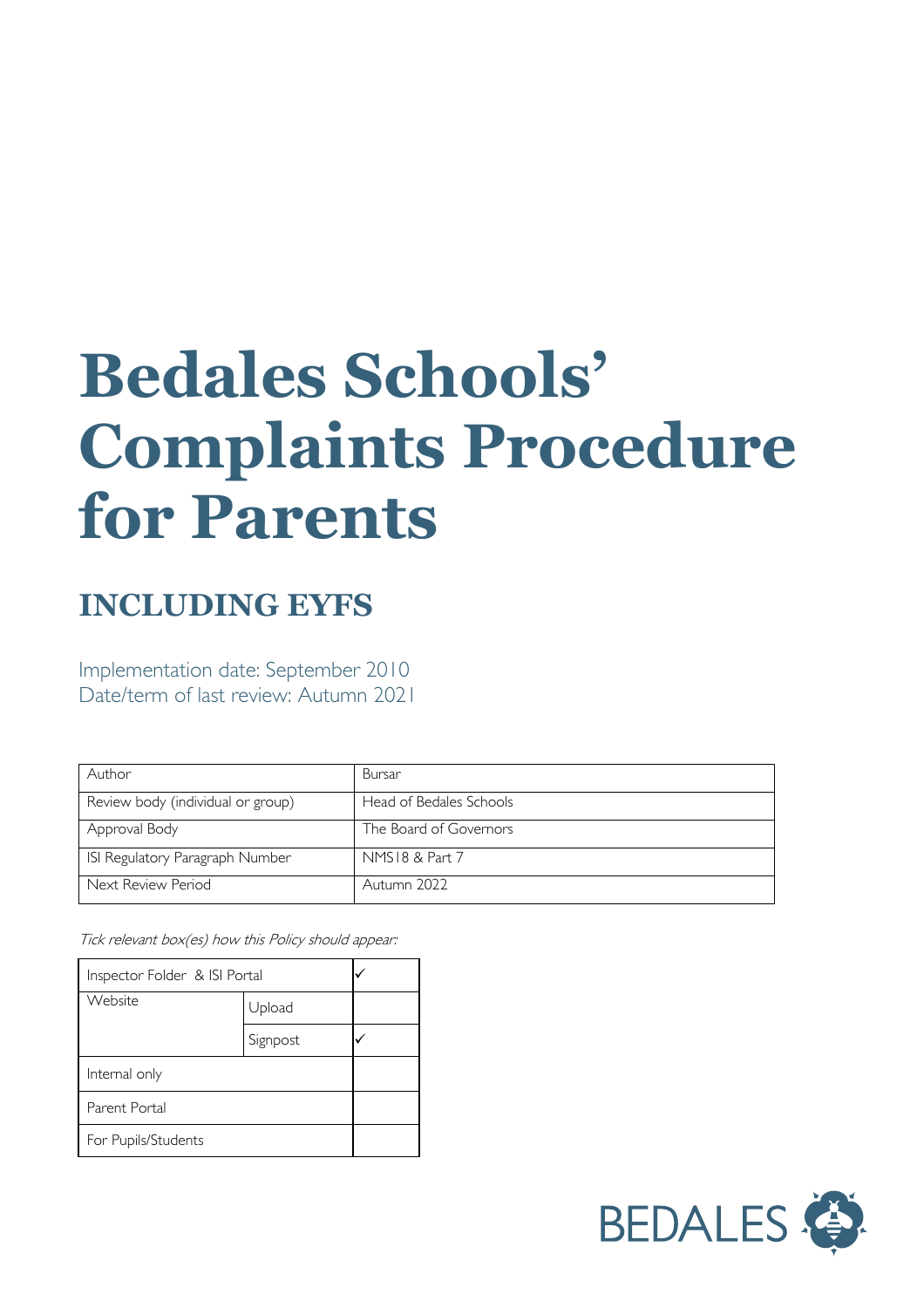### **Complaints Procedure for Parents**

#### Introduction

Bedales Schools prides itself on the quality of the teaching and pastoral care provided to its pupils. There may however be times when there are concerns from parents that they feel need to be addressed and when these arise we look to resolve these concerns as quickly as possible with parents. However, if parents do have a complaint, they can expect it to be treated by the school with care and in accordance with this procedure. Bedales Schools' complaints procedure is made available to all parents of current pupils on the school's website and a copy can be requested from the school office. We will ensure that parents of current pupils who request it are made aware of this document.

In accordance with paragraph 25(g) of Schedule 1 to the Education (Independent School Standards) (England) Regulations 2010, Bedales Schools will make available to parents of pupils and provide, on request, to the Chief Inspector, the Secretary of State or the ISI for the purposes of section 162A(1) of the Education Act 2002 (as subsequently amended), details of the complaints procedure and the number of complaints registered under the formal procedure during the immediately preceding school year.

#### What Constitutes a Complaint?

This policy reflects that the school does not distinguish between 'concerns' and 'complaints'. A complaint is an expression of dissatisfaction with a real or perceived problem. It may be made about the school as a whole, about a specific department or about an individual member of staff. A complaint is likely to arise if a parent believes that the school has acted unfairly or has done something wrong, or failed to do so something that it should have done.

This policy does not cover expulsions or removals of pupils from school; these are dealt with under the Expulsion and Removal from School Policy.

Parents can be assured that all concerns and complaints will be treated seriously and confidentially. Equally importantly, no pupil or prospective pupil will be penalised for a complaint made by a parent or by a pupil.

#### Timeframe for Dealing with Complaints

For the purposes of complaints, a school day is Monday to Saturday during term-time. During the current Covid 19 restriction there may be need for flexibility in the time periods allowed for dealing with complaints, but below we set out the normal time periods.

All complaints will be handled with due care and sensitivity. They will be acknowledged within five school days. It is in everyone's interest to resolve a complaint as speedily as possible: the school will complete Stage one of the procedure within 14 school days of receipt of the complaint. Should a complaint be escalated to Stage two by the parents then we will look to complete Stage two within 14 school days of that escalation.

If a complaint is escalated from Stage two to Stage three, the Appeal Panel Hearing, we aim for the process to be completed and the outcome advised within 28 school days of the request by parents for escalation. In exceptional circumstances, for example, a complex matter that may require the involvement of lawyers or other parties with time frames over which the school may have limited or no control, the outcome may take longer. In such cases, parents will be informed by the school within the initial 28 day period and a revised time frame agreed. Further details of timings within Stage three are given on pages three and four.

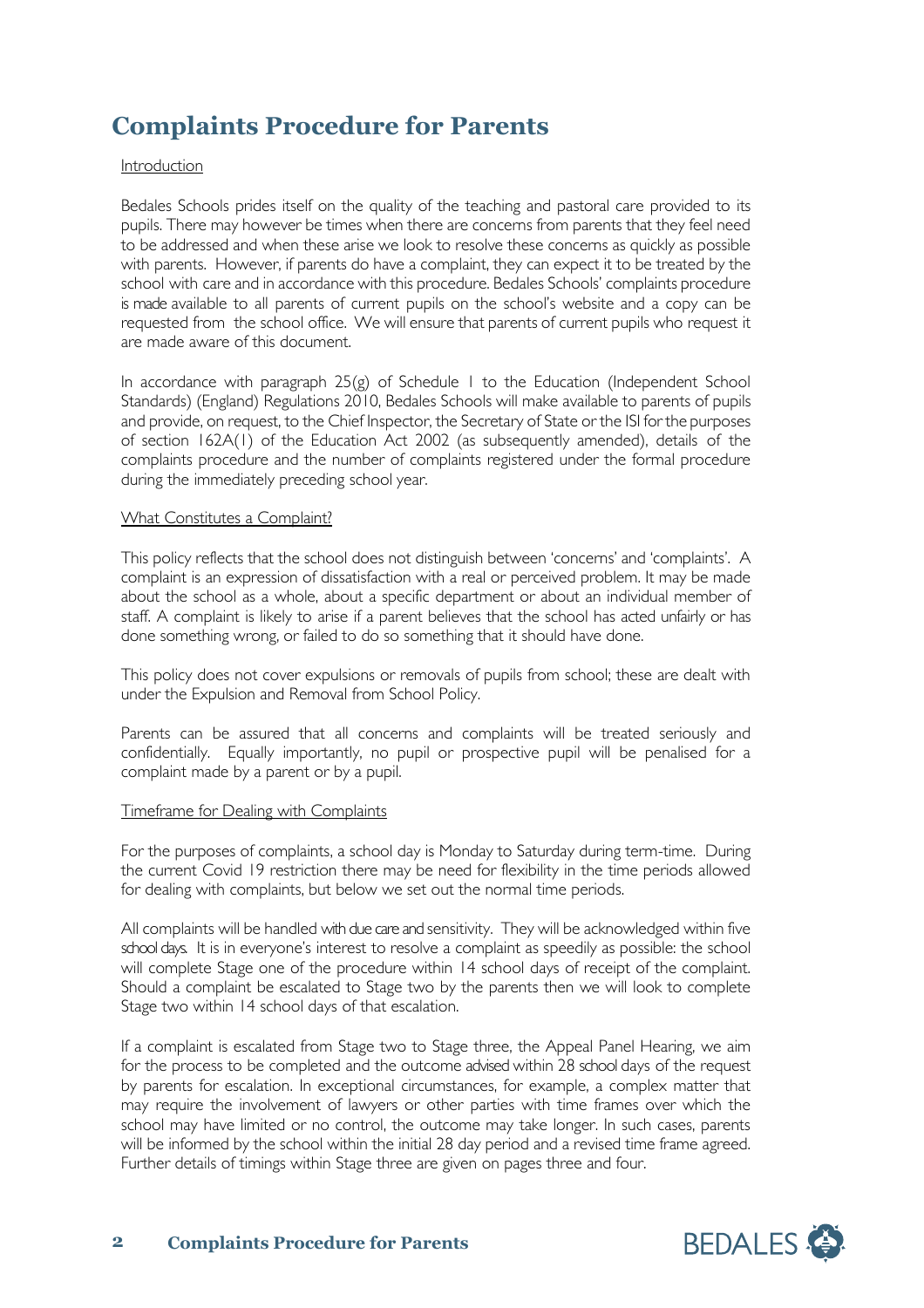#### Stage one - Informal Resolution

- It is hoped that most complaints and concerns will be resolved quickly and informally. Although all formal complaints will be made in writing, this does not mean that the formal stage is automatically triggered whenever a concern is expressed in writing, for example, by email. Complaints will usually only progress to the formal stage after first being considered at the preliminary stage and only then if the complainant intends to escalate a matter to the formal stage.
- If parents have a complaint they should normally contact their child's class teacher, tutor or house staff, who will then consult with others and investigate as necessary. In many cases, the matter will be resolved straightaway by this means to the parents' satisfaction.
- Informal complaints made directly to a Head of Department, the Head of Dunhurst or Head of Dunannie or one of the Deputy Heads at Bedales will also be investigated, consulting with others as appropriate.
- If the informal complaint is against the Head of Dunhurst or Head of Dunannie or one of the Deputy Heads at Bedales parents should make their complaint directly to the Head of Bedales Schools.
- If the complaint is against the Head of Bedales Schools, parents should make their complaint directly to the Chairman of Governors via the Clerk to the Governors (the Bursar).
- Once the outcome of the informal complaint has been communicated to parents, it will be assumed that the matter is resolved unless the parents write to escalate the complaint to a formal complaint.

#### Stage two - Formal Resolution

- If the complaint cannot be resolved on an informal basis, then the parents should put their complaint in writing to the Head of Bedales Schools within five school days of the outcome of the informal complaint being communicated to them.
- The Head of the relevant school will meet or speak to the parents concerned within five school days of receiving the complaint to discuss the matter. If possible, a resolution will be reached during this meeting or conversation.
- If further investigation or consultation is needed, the Head of the respective school or, if necessary, the Head of Bedales Schools will make appropriate arrangements. Written records of all meetings and interviews held in relation to the complaint will be made.
- Once the Head is satisfied that, so far as is practicable, all of the relevant facts have been established, a decision will be made and parents will be informed of this decision in writing normally within 14 school days.
- If the formal complaint is against the Head of Bedales Schools, the Chairman of Governors will appoint one Governor to call for a full report and for all the relevant documents via the Clerk to the Governors. The Governor may also call for a briefing from members of staff, and will in most cases, speak to or meet with the parents to discuss the matter further. Once the Governor is satisfied that, so far as is practicable, all of the relevant facts have been established, the parents will be informed of the decision in writing. The Governor will give reasons for their decision normally within 14 school days.
- Once the outcome of the formal complaint has been communicated to parents, it will be assumed that the matter is resolved unless the parents write to escalate the complaint to a Panel Hearing.

#### Stage three - Panel Hearing

• If the complaint cannot be resolved at the formal stage, then the parents should seek

#### **3 Complaints Procedure for Parents**

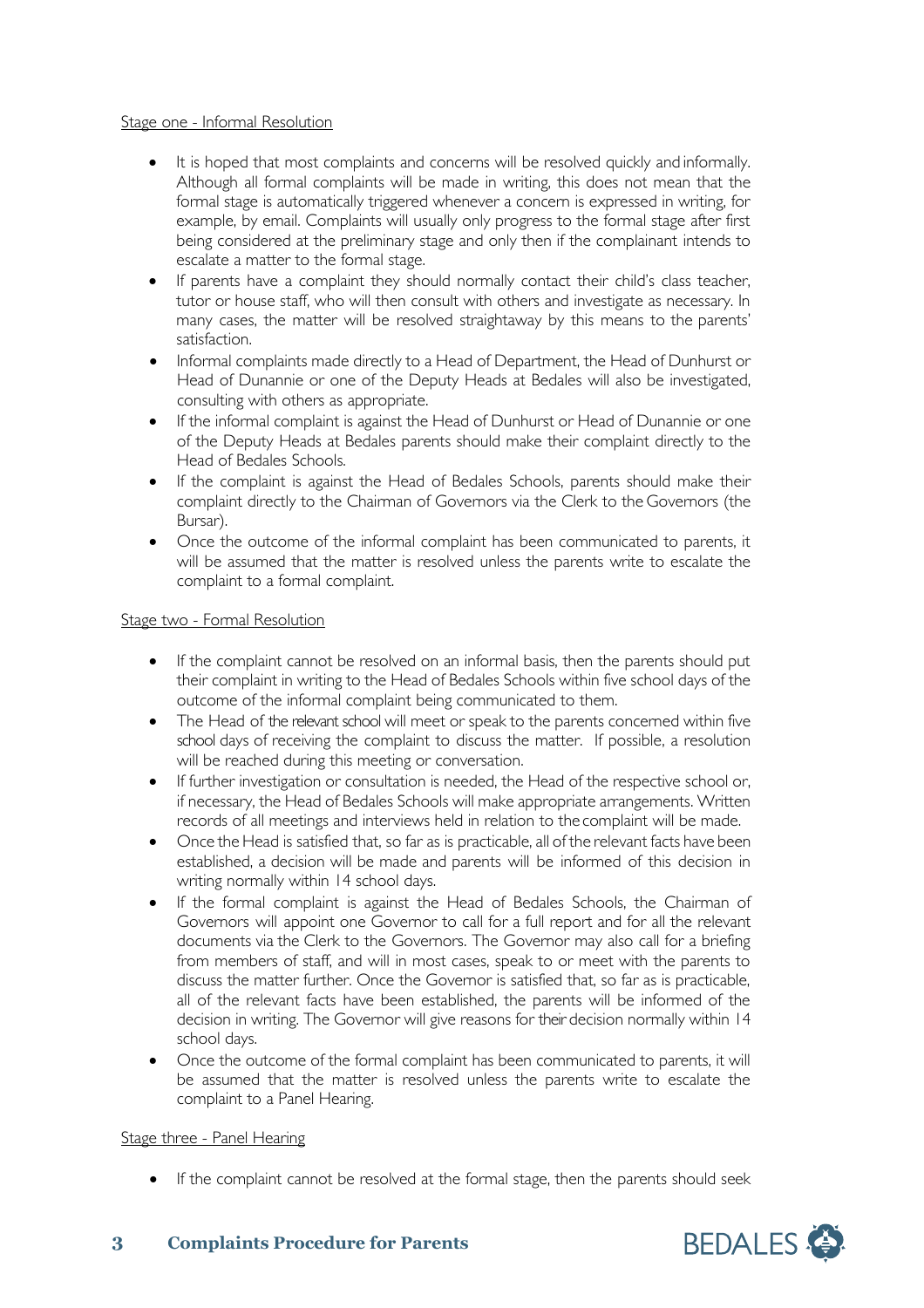to invoke Stage three (following a failure to reach an earlier resolution), they should do so by writing to the Clerk to the Governors, who will convene a Complaints Panel which will conduct a full-merits hearing of the complaint.

- The Panel will consist of two Governors, neither of whom have been directly involved in the matters detailed in the complaint, and a person of local standing independent of the management and running of the School. Each of the Panel members shall be appointed by the Chair of Governors. The Clerk to the Governors, on behalf of the Panel, will then acknowledge the complaint and schedule a date for the hearing to take place normally within ten school working days, unless the parents indicate that they are now satisfied and do not wish to proceed further.
- If the Panel deems it necessary, it may require that further particulars of the complaint or any related matter be supplied in advance of the hearing. Copies of such material shall normally be supplied to all parties not later than seven days prior to the date of hearing.
- The parents may attend the hearing and be accompanied at the hearing by one other person. This may be a relative, teacher or friend. Legal representation will not normally be appropriate.
- The Head of Bedales Schools will attend the panel hearing
- If possible, the Panel will resolve the parents' complaint without the need for further investigation. Where further investigation is required, the Panel will decide how it should be carried out.
- After due consideration of all facts they consider relevant, the Panel will reach a decision and make a finding.
- The Panel will write to the parents informing them of its findings or recommendations and its reasons within seven school days of the hearing. The decision of the Panel will be final. A copy of the Panel's findings or recommendations will be sent by electronic mail or otherwise to the parents and, where relevant, the person complained about. These will also be made available for inspection on the school premises by any member of the governing body and the Head, Bedales Schools.

#### Persistent correspondence

Where repeated attempts are made by a parent to raise the same complaint after it has been considered at all three stages, this can be regarded as vexatious and outside the scope of the policy.

#### Recording Complaints

Following resolution of a complaint, the school will keep a written record of all formal complaints and whether they are resolved at the formal Stage or proceed to a panel hearing and any action taken by the school as a result of the complaints, (regardless of whether they are or are not upheld). The number of complaints registered under the formal procedure during the last school year was none.

Correspondence, statements and records relating to individual complaints will be kept confidential except where the Secretary of State or a body conducting an inspection under section 109 of the 2008 Act requests access to them.

Records of complaints which do not have safeguarding implications will be retained for a minimum of seven years. Where there is a safeguarding angle to a complaint and there is an accusation against a member of staff, any records will be preserved for the term of the Independent inquiry into Child Sexual Abuse and at least until the accused has reached normal pension age or for 10 years from the date of the allegation if it is longer.